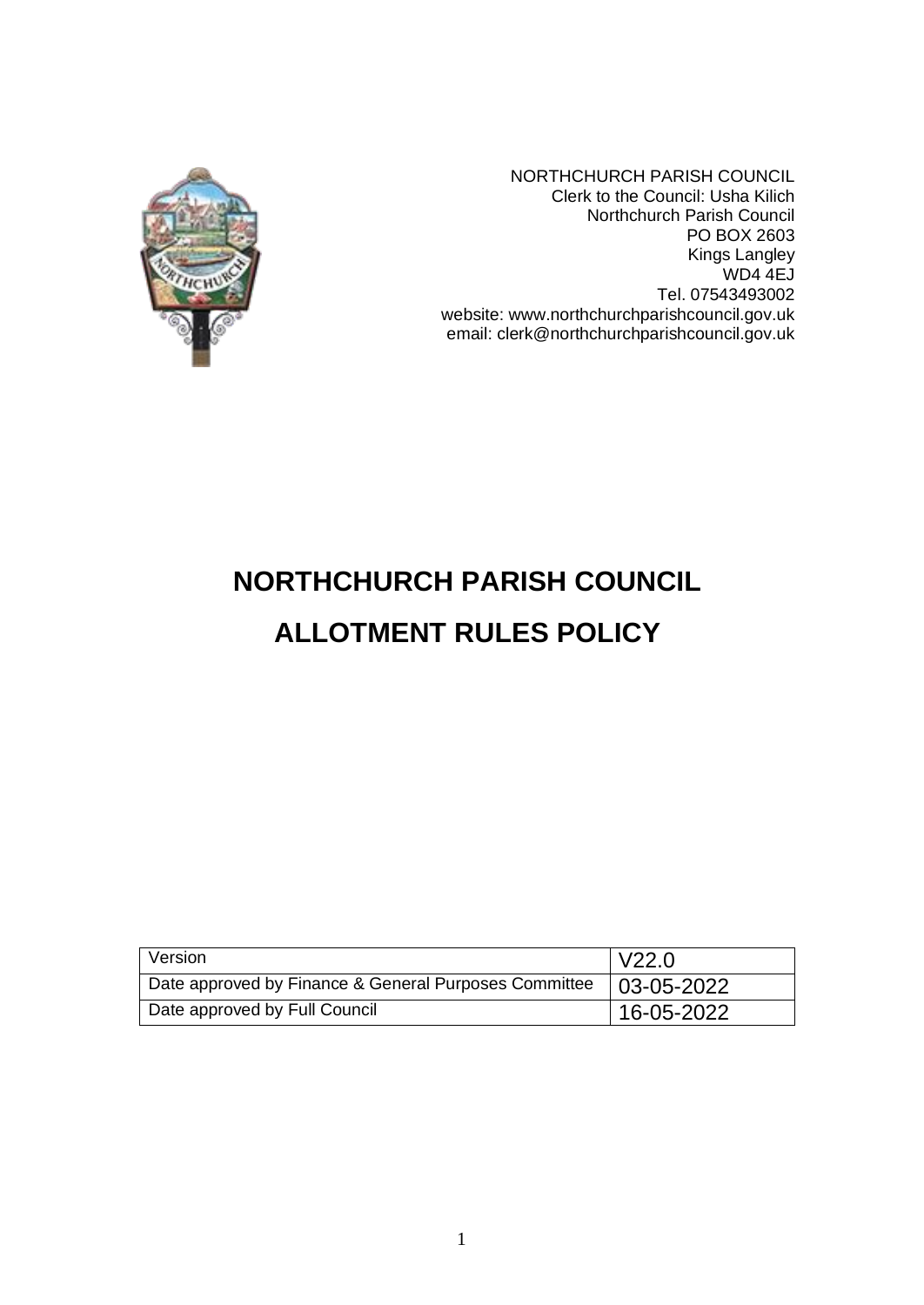#### **Allotment Rules May 2022**

#### **1. Allotment Law**

1.1. The tenancy is subject to the allotment Rules made from time to time by the Council and to the Small Holdings and Allotments Act 1908 (SHAA 1908), the Allotments Act 1922 (AA 1922), the Allotments Act 1925 (AA 1925) and the Allotments Act 1950 (AA 1960). General planning laws also apply to allotments.

#### 2. **Definitions and Interpretation**

- 2.1. Council (Us/We) Northchurch Parish Council
- 2.2. Tenant (You) The tenant that has or will sign the tenancy agreement for plots. This person will be liable for all aspects of the plot.
- 2.3. Plot The area of land that has been leased to you within the tenancy agreement you will have signed.
- 2.4. Allotment site The entire area within the boundary markings where the allotments are.
- 2.5. Visitors Anyone that you invite onto the allotment site with you.

#### **3. Inspections**

3.1. We will arrange and carry out regular site inspections to ensure that the plots are being used in compliance with these Rules and are well maintained. Any member of the Council or members of the Council's Allotment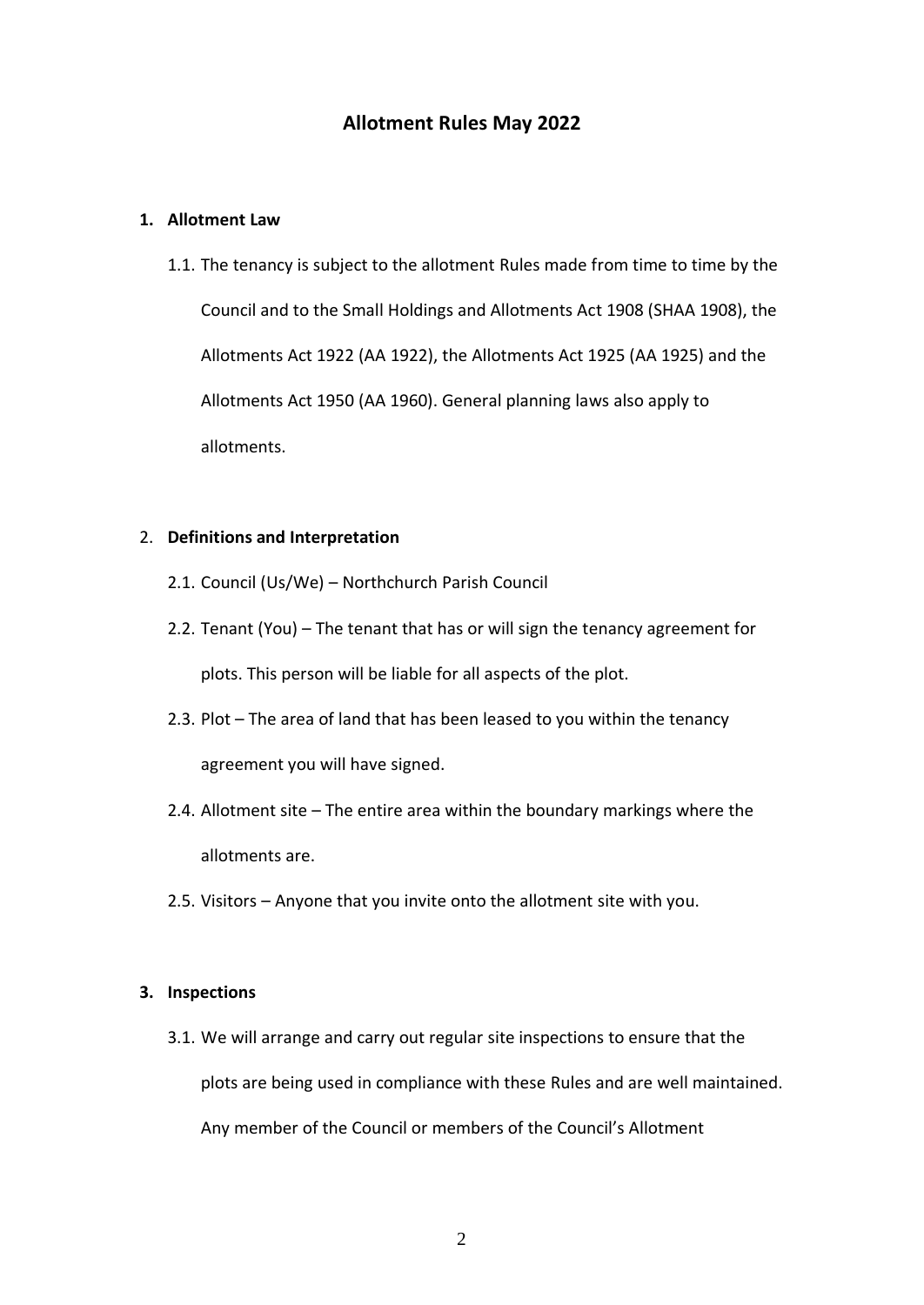Committee may, at any time, access any plot or structure to carry out these inspections and to take photographs as evidence.

#### **4. Eligibility – A tenant must:**

- 4.1. Be over 18 years of age.
- 4.2. Not already have an allotment in another area of Dacorum
- 4.3. Be on the waiting list.

#### **5. Co-workers**

- 6. You may enlist the assistance of family members to help you cultivate your allotment. These are known as co-workers.
	- 6.1. You can register one co-worker per plot with the council.
	- 6.2. The registered co-worker will be offered the allotment plot should you decide to terminate the tenancy, or in the case of death.
	- 6.3. To be registered, the co-worker must also fit the eligibility criteria detailed above.

#### **7. The Tenant of the allotment garden must:**

7.1. Pay the annual rent (Due on 30 November) set by the Allotment Committee

on direction of the parish clerk and shown in the table below.

- 7.2. Clearly display their plot number in a prominent position at the front of the allotment plot (We will provide new signs this year).
- 7.3. Keep the plot free from weeds, tidy, well manured, and at least 60% maintained in a proper state of cultivation and fertility.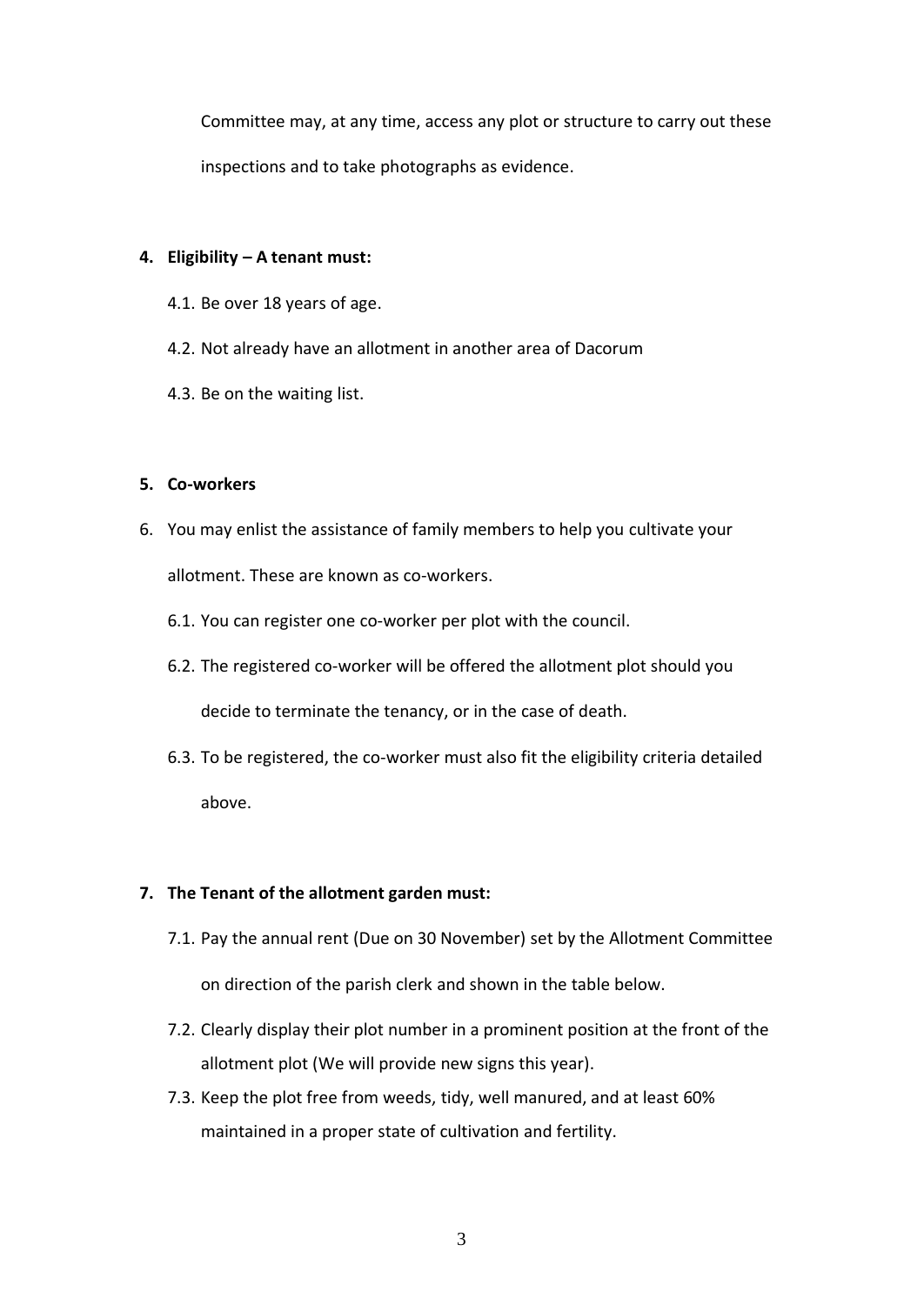- 7.4. keep the plot and the surrounding area clear of litter, refuse, or other rubbish
- 7.5. Maintain all structures in a good state of repair and condition.
- 7.6. Inform the Allotment Committee if you are temporarily not able to tend to your plot.
- 7.7. Keep one half of the width of the grass pathways surrounding their plot clear of obstruction and in good order and condition.
- 7.8. Dogs must be kept on the lead and not secured to any water tanks or piping from them.
- 7.9. Ensure any children under the age of 16 years old are accompanied by an adult.
- 7.10. Observe and perform any other special condition which we, from time to time, consider necessary to preserve the allotments from deterioration, and of which notice to applicants for the allotments is given in accordance with these Rules.

#### **8. The Tenant of the allotment garden must not:**

- 8.1. Cause any nuisance or annoyance to the occupier of any other plot
- 8.2. Harass, intimidate, or abuse anyone on the allotment site including indirect threats towards or malicious comments about other tenants.
- 8.3. Use your plot for purposes other than cultivation e.g.
	- 8.3.1. Carry out any form of business or grow produce for sale.
	- 8.3.2. Store materials except for those to aid cultivation and maintenance.
	- 8.3.3. Store lubricants, flammable or dangerous chemicals other than those used to fuel machinery for the maintenance of the site.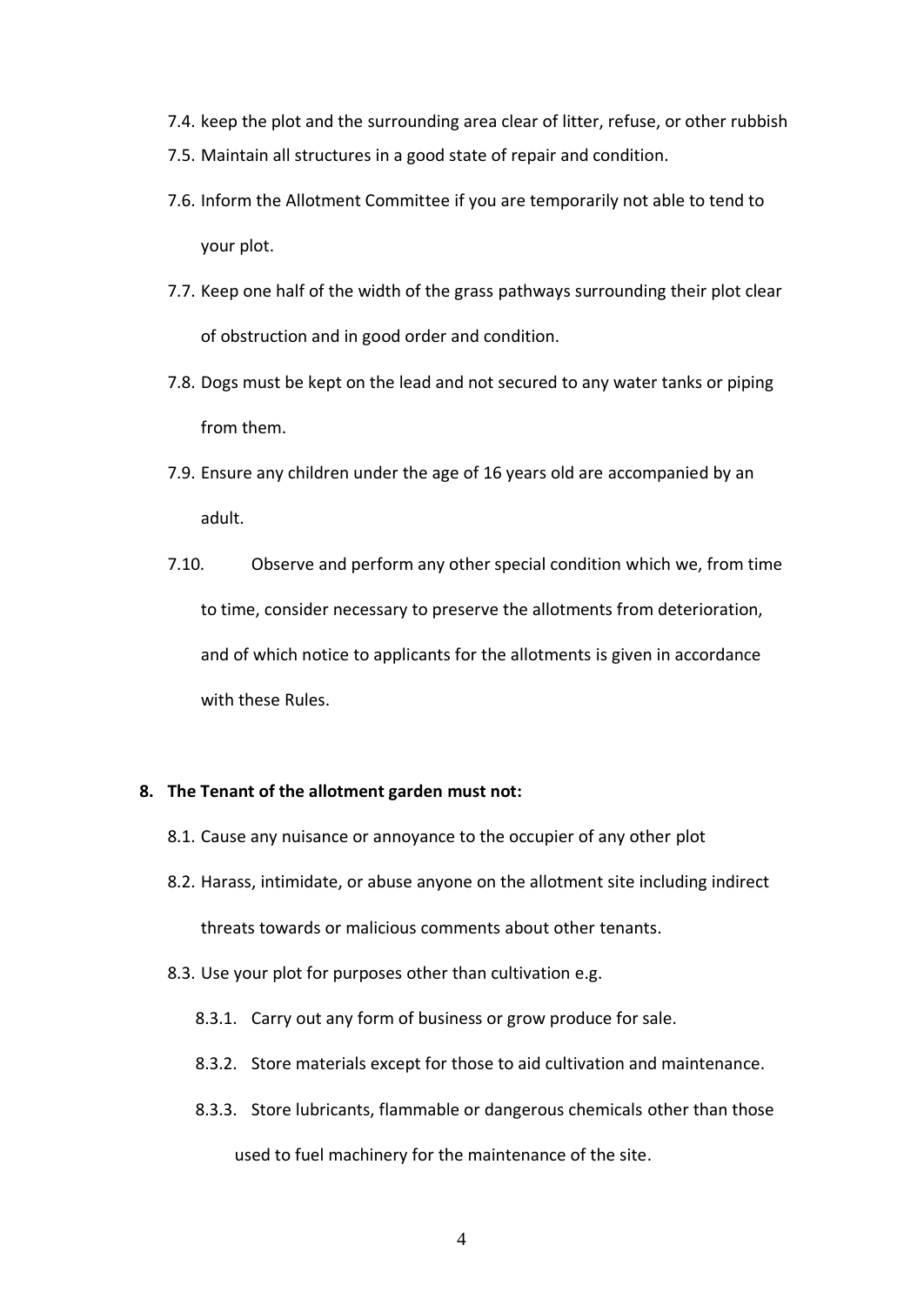8.3.4. Park any vehicle.

- 8.4. Use harmful materials such as barbed wire, nails, and glass except glass used in a greenhouse of approved size. (8x6)
- 8.5. When lighting a bonfire, which should take place rarely, cause any smoke nuisance as defined by the Environmental Protection Act 1990 (Section 80).
- 8.6. Use carpet, underlay or similar material as a weed suppressant (Because they can leach toxic chemicals into the ground, which may affect the quality of the soil and produce grown in it).
- 8.7. Plant any invasive plants, shrubs, or trees other than fruiting trees grown on a dwarf rooting stock to limit height and in any case not to allow any plant to exceed 12 feet in height.
- 8.8. Allow your plot to become overgrown.
- 8.9. Obstruct any path we have set out for other occupiers of the allotment site.
- 8.10. Live in or sleep overnight in any part or the allotment site.
- 8.11. Park overnight on any part of the Upper Allotment site.

### **9. Without permission and approval from the NPC Allotment Committee and Chair (ACC), the tenant must not:**

9.1. Underlet, assign or part with tenancy of the allotment or any part of it

(Section 27 (4) of the Allotment Act 1908)

- 9.2. Cut or prune any boundary hedges, timber, or other trees
- 9.3. Carry away soil or any mineral, gravel, sand, or clay.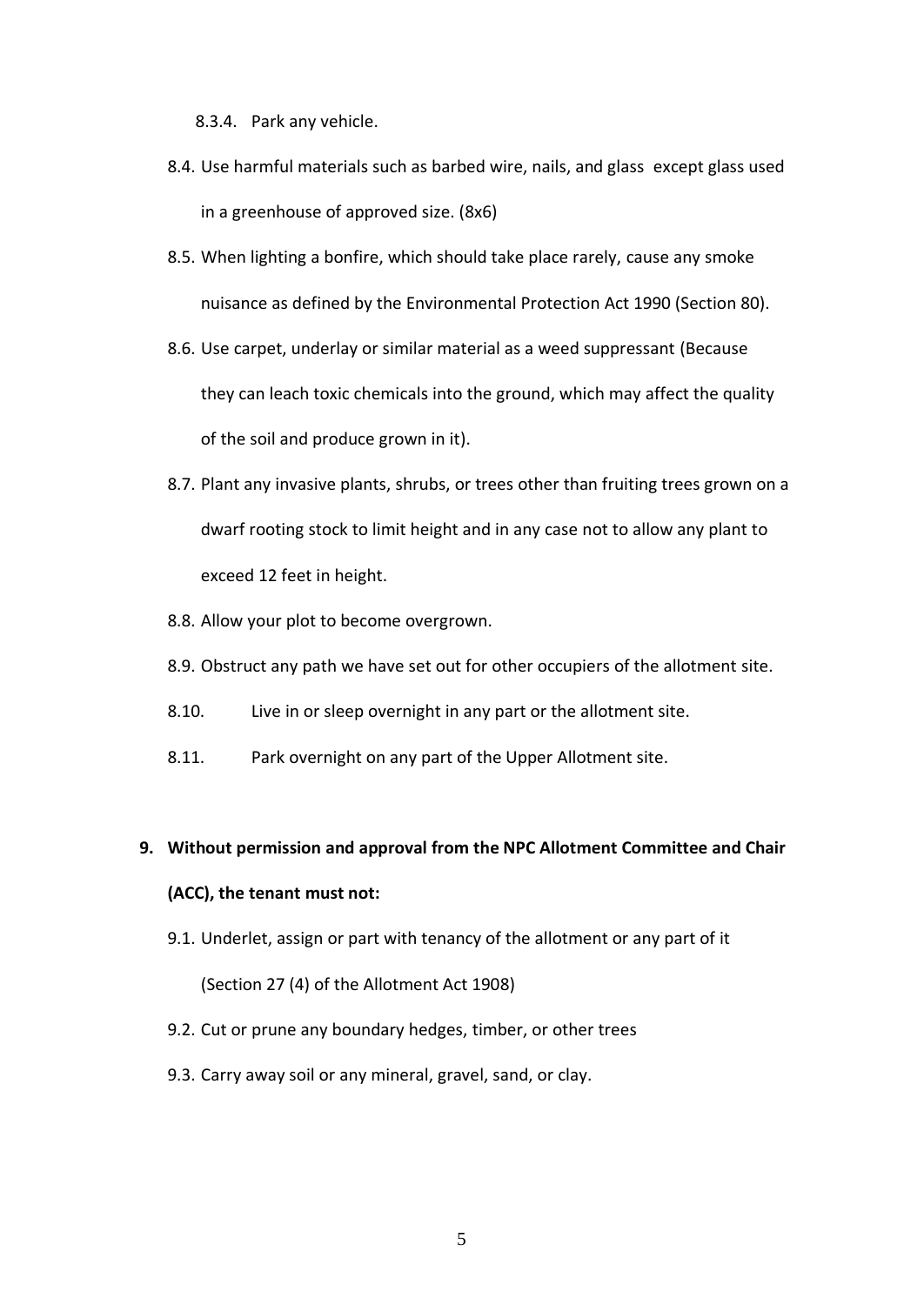- 9.4. Import any materials onto the allotment, unless for the sole purpose of aiding the cultivation of the allotment.
- 9.5. Fence any part of their allotment (The Allotment Committee will approve the materials).
- 9.6. Lay any paving or other edging materials (which must be restricted to what is necessary to help cultivate your plot).
- 9.7. Erect any structure on the allotment site. The ACC will only allow a structure for the sole purpose of aiding the cultivation of the allotment. The ACC will usually restrict this to one shed and/or one greenhouse per plot, that is:
	- 9.7.1. No greater than 8'x6',
	- 9.7.2. Standard design and materials,
	- 9.7.3. Neutral paint colour in keeping with the rest of the site.
- 9.8. At the end of your tenancy, you will immediately remove any allotment building you have erected.

#### **10. Harassment and Equal Opportunities**

- 10.1. We condemn all forms of discrimination, harassment or victimisation.
	- 10.1.1. If you, or your visitor, causes or takes part in discriminatory behaviour, harassment or intimidation, you will not be allowed to keep your allotment plot and we may inform the police.
	- 10.1.2. We will not disadvantage anyone in their application for an allotment plot because of their age, disability, gender reassignment, marriage and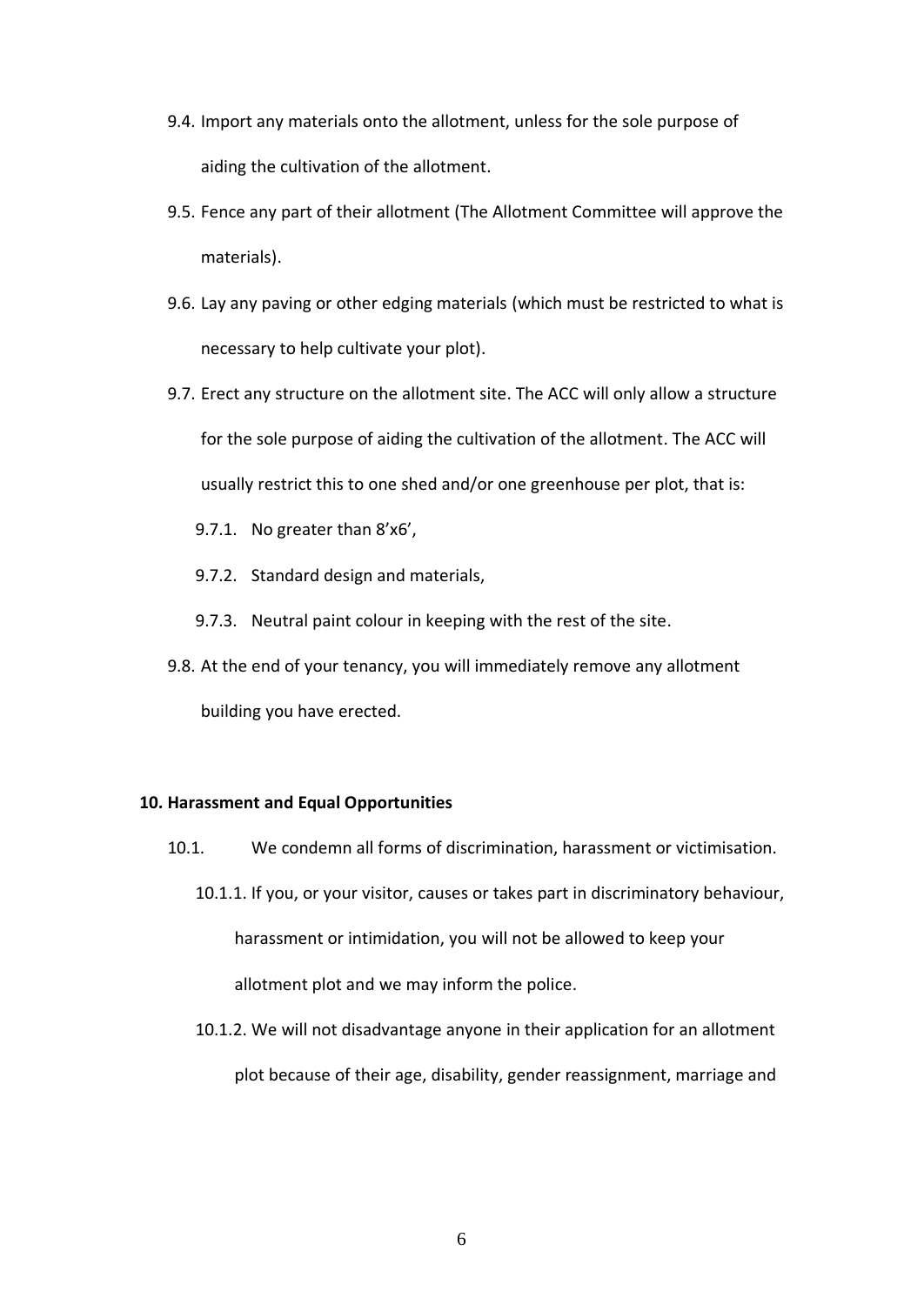civil partnership, pregnancy and maternity, race, religion or belief, sex, or sexual orientation.

#### **11. Tennant Requesting Termination**

- 11.1. You must inform our Clerk in writing if you wish:
	- 11.1.1. To give up your plot. Your rent will not be reimbursed. The plot will subsequently be made available to the next individual on the allotment waiting list, who will be charged rent.
	- 11.1.2. To transfer your plot to a family member. Your family member will not be charged rent until the next allotment rent renewal date.

#### **12. Breach of Rules**

12.1. We may end your tenancy by giving you one month's notice if you:

12.1.1. Breach these Rules.

- 12.1.2. Fail to pay your rent within 40 days of the invoice.
- 12.2. If we suspect that you have breached these Rules:
	- 12.2.1. two parish councillors will meet you to discuss the breach.
	- 12.2.2. If satisfied you have breached the Rules, they will require you, within one month, to rectify the breach or make significant improvements. Our Clerk will send you a written confirmation of this requirement.
	- 12.2.3. If you fail to comply with these requirement(s), our Clerk will send you a written notice to quit your plot within one month.